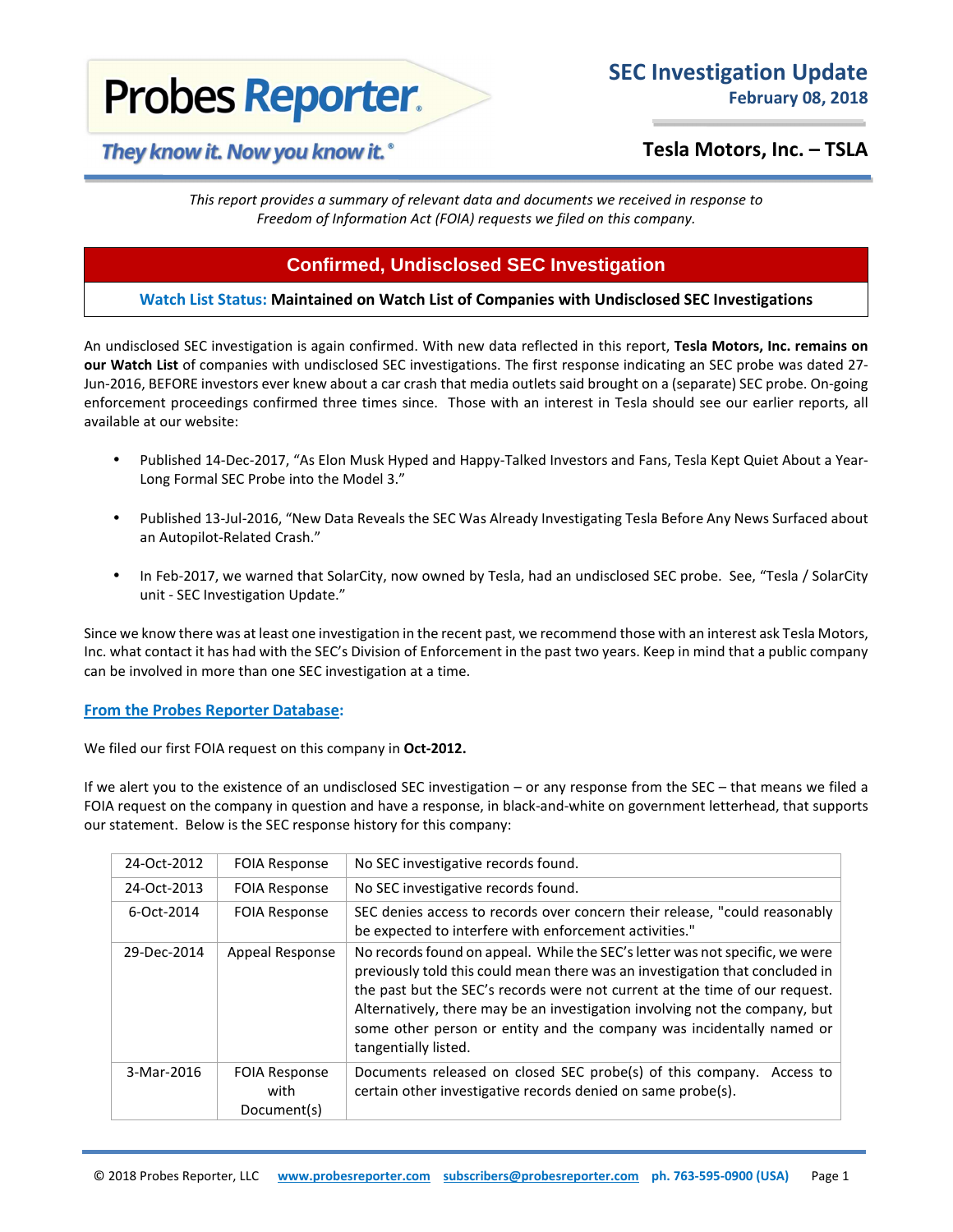**Probes Reporter.** They know it. Now you know it.'

| 27-Jun-2016 | <b>FOIA Response</b>                        | SEC denies access to records over concern their release, "could reasonably<br>be expected to interfere with enforcement activities."                                                                                                                                                                                                                                                                                       |
|-------------|---------------------------------------------|----------------------------------------------------------------------------------------------------------------------------------------------------------------------------------------------------------------------------------------------------------------------------------------------------------------------------------------------------------------------------------------------------------------------------|
| 6-Jul-2016  | Appeal Response                             | Existence of on-going SEC enforcement proceedings confirmed on appeal;<br>Access to records remains blocked.                                                                                                                                                                                                                                                                                                               |
| 27-Jul-2016 | Appeal Response<br>with document(s)         | Appeal to access certain investigative records on closed SEC probe(s) of this<br>company denied, but some records released.                                                                                                                                                                                                                                                                                                |
| 29-Jul-2016 | Appeal Response                             | Appeal to access certain investigative records on closed SEC probe(s) of this<br>company denied.                                                                                                                                                                                                                                                                                                                           |
| 24-Feb-2017 | <b>FOIA Response</b>                        | Access to certain investigative records on closed SEC probe(s) of this<br>company denied.                                                                                                                                                                                                                                                                                                                                  |
| 24-Feb-2017 | <b>FOIA Response</b>                        | SEC denies access to records over concern their release, "could reasonably<br>be expected to interfere with enforcement activities."                                                                                                                                                                                                                                                                                       |
| 11-Apr-2017 | Appeal Response                             | Two-part appeal response: Existence of on-going SEC enforcement<br>proceedings confirmed on appeal; Access to those records remains blocked.<br>Appeal to try to access certain records (previously identified) from a closed,<br>but separate SEC probe(s) of this company was also denied on grounds they<br>are internal SEC documents.                                                                                 |
| 7-Dec-2017  | <b>FOIA Response</b><br>with<br>Document(s) | Documents released on closed SEC probe(s) of this company. Access to<br>certain other investigative records denied on same probe(s).                                                                                                                                                                                                                                                                                       |
| 7-Dec-2017  | <b>FOIA Response</b><br>with<br>Document(s) | Two-part response: 1) SEC denies access to records over concern their<br>release, "could reasonably be expected to interfere with enforcement<br>activities"; and, 2) Documents released on separate, closed SEC probe(s) of<br>this company. However, access to certain of these investigative records was<br>denied.                                                                                                     |
| 16-Jan-2018 | Appeal Response                             | Multi-element appeal response: 1) Existence of on-going SEC enforcement<br>proceedings confirmed on appeal; Access to records remains blocked. 2)<br>Appeal to access certain investigative records on separate, closed SEC<br>probe(s) of this company denied. 3) Additional records were identified<br>which were not spoken to in an earlier SEC response. Related file(s) has been<br>remanded for further processing. |
| 16-Jan-2018 | <b>FOIA Response</b>                        | FOIA Office sends letter indicating it is processing a file, or files, which were<br>remanded to it from the SEC General Counsel for additional processing.                                                                                                                                                                                                                                                                |

*When research history is available in our database, we present it above so you can compare it to company disclosures. Other interpretative guidance and disclosures appear below.* 

As can be seen in the table above, at least once in the past the SEC cited the "law enforcement exemption" of the Freedom of Information Act (FOIA) as basis to deny the public's access to the detailed records we sought on this company. As a matter of law, the SEC is acknowledging some sort of investigative activity with this response. We filed an appeal with the SEC's Office of the General Counsel to challenge that response. In response to our latest appeal(s), the date(s) of which is/are also shown in the table above, the SEC stated, "We have confirmed with staff that releasing the withheld information could reasonably be expected to interfere with on-going enforcement proceedings."

While the SEC as a matter of course tells the public that an on-going investigation should not be construed as a finding of any wrongdoing, the public interest is understandably high in tracking these investigations and their outcome. In this case, our research shows these SEC proceedings are undisclosed by **Tesla Motors, Inc.**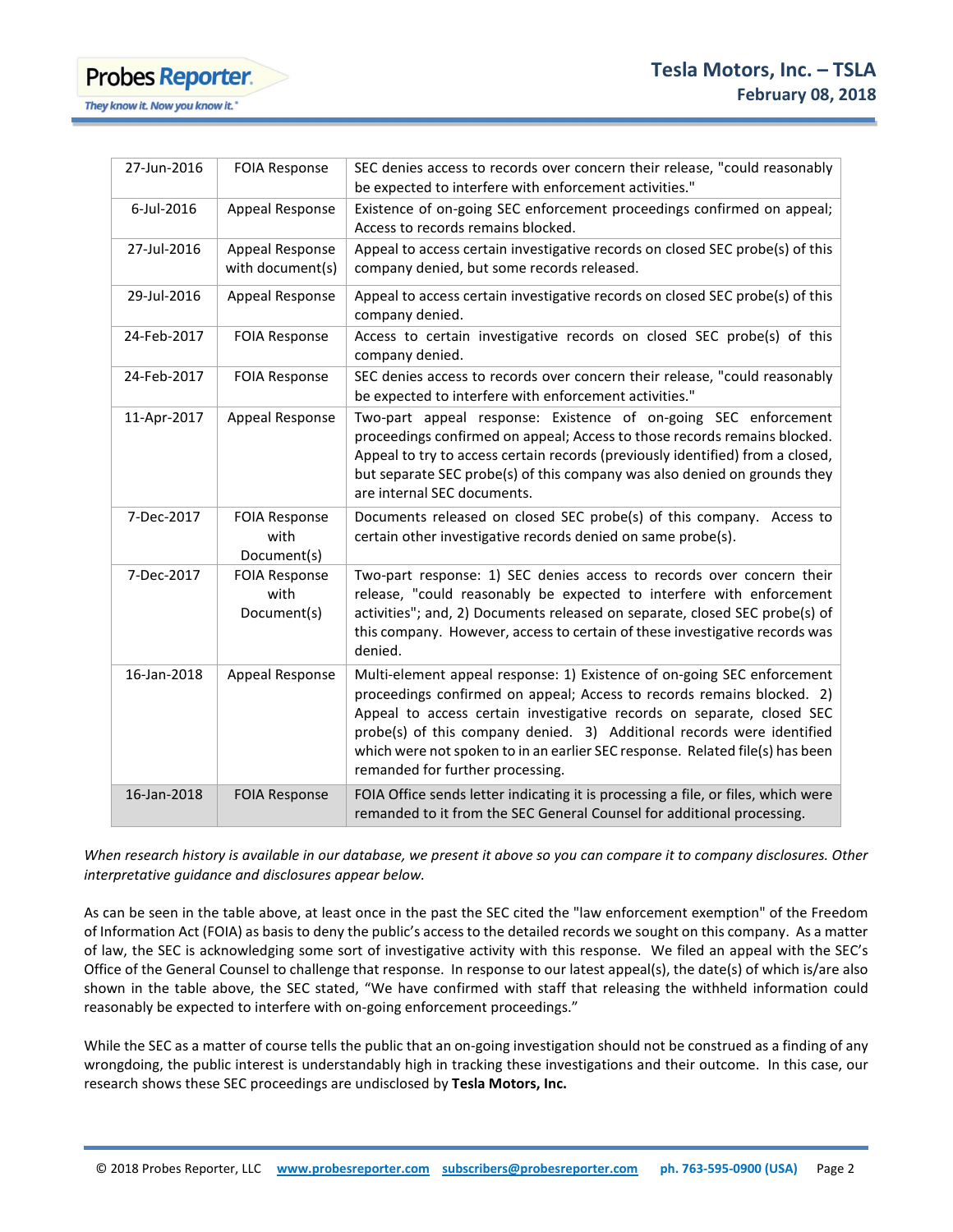

**Notable Disclosures:** Repeated searches of this company's SEC filings, back to Oct-2012, found no clear disclosures of SEC investigative activity.

#### **Documents Acquired Under the Freedom of Information Act:**

As we said in our 14-Dec-2017 Disclosure Insight® report on Tesla,

"… we recently acquired documents that show from Jun-2016 to 31-May-2017, the SEC conducted a formal investigation of Tesla Motors that was squarely focused on the company's Model 3. The probe was in-depth and got into a wide range of items similar to questions raised by company skeptics. It also named Goldman Sachs and looked at the timing of its analyst report upgrading Tesla ahead of the company announcing a \$2 billion stock offering later that same day, in May-2016. Goldman and Morgan Stanley were the lead underwriters. The probe ended on 31-May-2017 with no enforcement action recommended.

In a subpoena dated 15-Jun-2016, the SEC asked Tesla to produce documents related to the following: reservations for the Model 3; orders; production times and rates; cancellations; refunds requested; refunds processed; revisions in reservations; how deposits for the Model 3 have or will be used by Tesla; the company's accounting treatment for deposits; and, questions related to the 18-May-2016 offering and analyst report issued by Goldman Sachs. The 15 pages of records we obtained on this investigation are posted to our website."

In Mar-2016, the SEC informed us it found 19 pages of records on a closed SEC probe of Tesla. The only document released on this closed matter is a one-page Case Closing Report, dated 16-Dec-2013, with the heading, "Tesla Motors".

In Feb-2017, the SEC told us, "… we are withholding a twelve (12) page Matter Detail Report in full …" We have no more information on this closed matter. We cannot tell if it was the same matter the SEC referenced in Mar-2016, or perhaps a different one. Again, Tesla will know and should be asked if you have an interest in this company.

*Editor's Note: When the SEC denies access to records on closed SEC investigations, they are frequently blocking internal SEC documents known as "Opening and Closing Reports, including 'Case Closing Recommendation,' 'Matter Under Inquiry Summary,' 'Investigation Summary,' and/or similar documents and/or reports." A Case Closing Report is merely the cover page for a report called a Case Closing Recommendation. A Case Closing Recommendation is the SEC's report that tells you why an investigation was opened, what work was done, and the conclusions reached. To date, the SEC is adamant in its refusal to release even one word from its Case Closing Recommendations and similar documents, a practice for which we remain sharply critical of the agency.* 

**Supplemental Data:** None.

## **Independent Investment Research Focused on Public Company Interactions with the SEC.**

*Notes: New SEC investigative activity could theoretically begin or end after the date covered by the latest information in this report, which would not be reflected here. The SEC did not disclose the details on investigations referenced herein. All we know is that they somehow pertain to the conduct, transactions, and/or disclosures of the companies referenced above. Companies with undisclosed SEC investigations are maintained on our Watch List of companies with undisclosed SEC investigations.* 

*The SEC reminds us that its assertion of the law enforcement exemption should not be construed as an indication by the Commission or its staff that any violations of law have occurred with respect to any person, entity, or security.*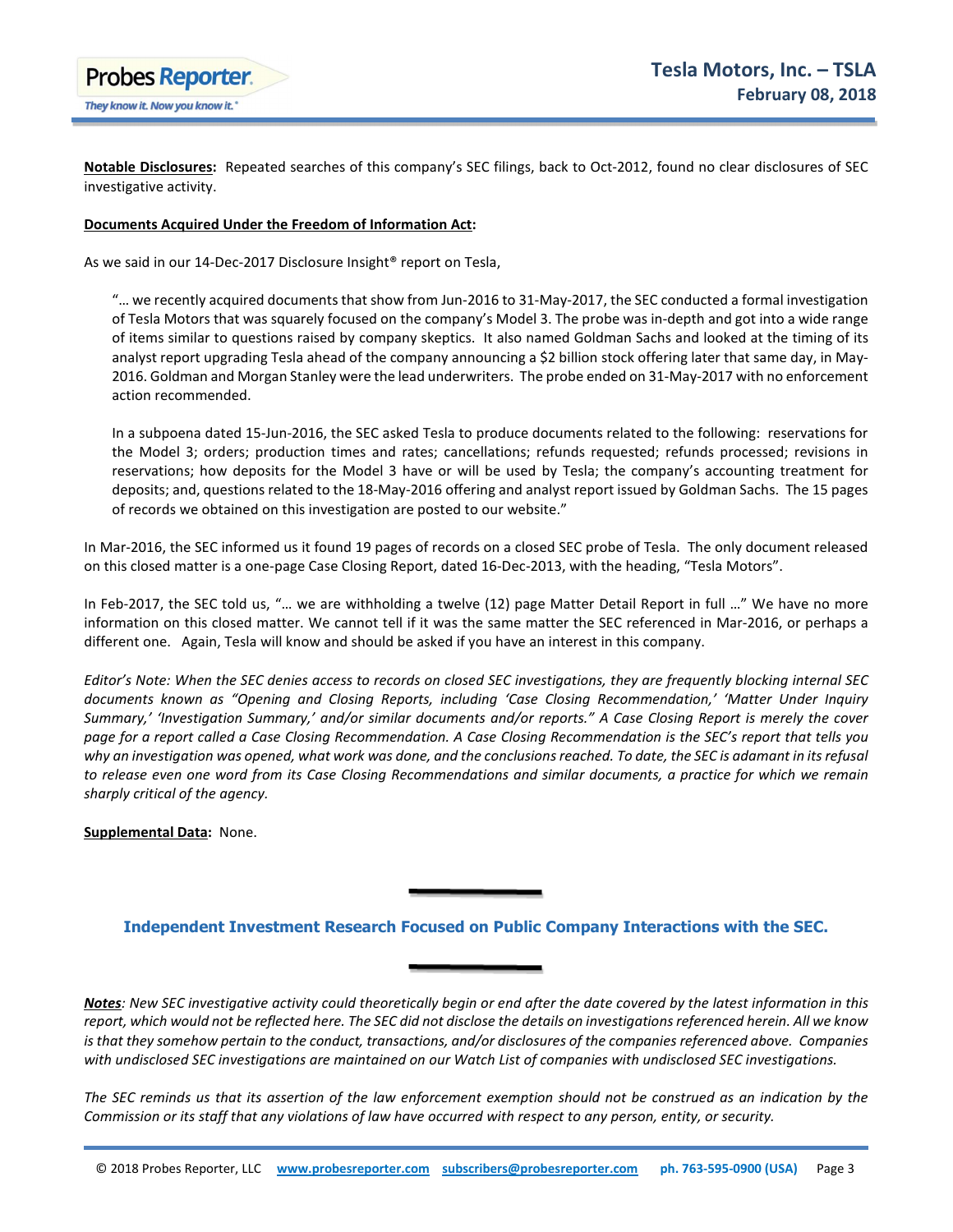

## **To learn more about our research process, including how to best use this information in your own decision-making, click here.**

## **Our Terms of Service, relevant disclosures, and other legal notices can be found here.**

#### **Copyright Warning and Notice**

The works of authorship contained in the accompanying material, including but not limited to all data, design, text, images, charts and other data compilations or collective works are owned by Probes Reporter, LLC or one of its affiliates and may not be copied, reproduced, transmitted, displayed, performed, distributed, rented, sublicensed, altered, or stored for subsequent use, in whole or in part in any manner, without the prior written consent of Probes Reporter, LLC.

Photocopying or electronic distribution of any of the accompanying material or contents without the prior written consent of Probes Reporter, LLC violates U.S. copyright law, and may be punishable by statutory damages of up to \$150,000 per infringement, plus attorneys' fees (17 USC 504 et. seq.). Without advance permission, illegal copying includes regular photocopying, faxing, excerpting, forwarding electronically, and sharing of online access.

#### **Intellectual Property**

© 2018 Probes Reporter, LLC. All rights reserved. Probes Reporter®; They Know it. Now You Know It.®; Better Disclosure for Better Decisions®; Disclosure Insight®; and Disclosure Games® are trademarks of Probes Reporter, LLC and are proprietary.

#### **DISCLAIMER**

Probes Reporter, LLC is not an investment adviser and does not offer or provide personalized investment advice. The information in our reports and appearing on ProbesReporter.com is not a solicitation connected to any security. The information we provide is obtained from company submissions and our own Freedom of Information requests made to the Securities and Exchange Commission. No representation or warranty is made as to the timeliness or completeness of any information found in our reports or on ProbesReporter.com.

Probes Reporter does not adopt the truth or falsity of the contents of any of the documents or filings referred to on this website, and no conclusion of wrongdoing should be inferred from the fact that an investigation has been initiated by the SEC. Probes Reporter is not the guarantor of any investment and cannot be held liable for any losses or expenses incurred as a result of reliance upon any information contained herein, and ProbesReporter.com is not a substitute for your own due diligence, which may include advice from an investment professional.

With few exceptions, Probes Reporter, LLC prohibits its employees and principals from trading of any kind in any individual public company securities, or derivatives thereof, on any company on which production of any new research report has commenced. Such prohibitions shall remain in place until either 5 days after the individual research report has been published or its production otherwise ceases.

Probes Reporter, LLC does not engage in investment banking activities or take any security positions, except those necessary for routine corporate treasury functions

Our full trading policy, along with our Terms of Service, relevant disclosures, and other legal notices can be found here.

Visit **Uwww.probesreporter.com** to learn more about becoming a subscriber. Or call 763-595-0900 (USA).